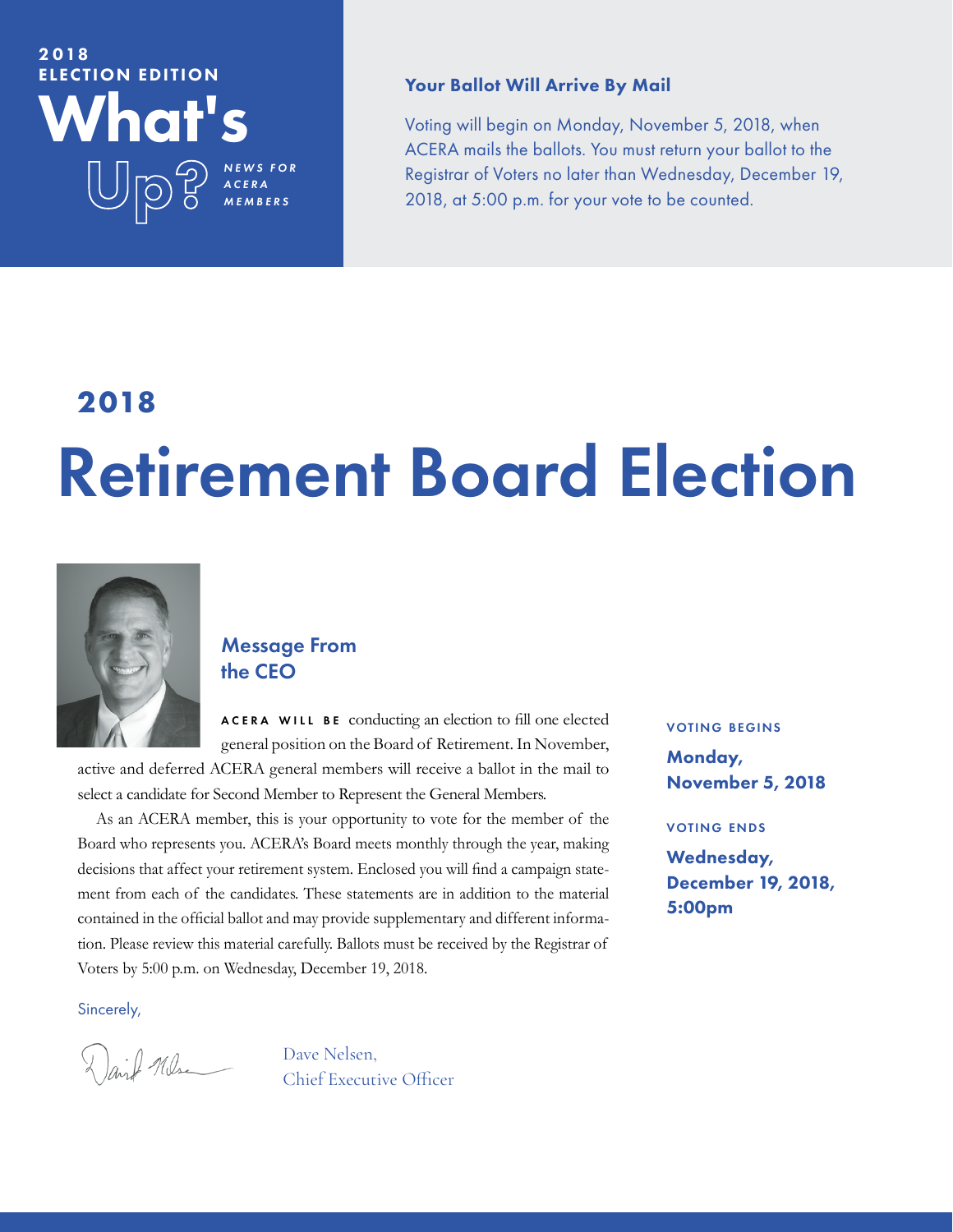

# Elizabeth F. Rogers Incumbent

It has been a privilege to serve as Trustee on the Alameda County Retirement Board since 2007. I have served as Chair of the Board twice and have been Chair or Vice-Chair of most committees as well as a member of all standing and ad hoc Committees.

Currently, I chair the Investment Committee. The fund continues to perform very well. As of December 31, 2017, the market value of the fund exceeded \$8.1 billion and ranked in the top 3% in the universe of public funds over \$1 billion. The fund returns have exceeded our policy target over annualized 5-year, 10-year, and 15-year time periods. Of particular note are the Board decisions to transfer a large portion of the US equity portfolio to an index fund and to increase the combined allocation to pri-

vate equity, real assets, and absolute return to 23% of the total fund.

As Chair of the Investment Committee and fiduciary to the fund, I believe it is important to consider the implementation of environmental, social, and governance (ESG) principles in investments across all asset classes. To that end, I have attended conferences designed to educate trustees on ESG principles and applying those principles as an overlay to potential investment choices. The ACERA Board is also engaging in education sessions on ESG to understand how an ESG policy, if adopted, would enhance the portfolio and remain consistent with our fiduciary duty to the fund.

In addition to making investment decisions I share responsibility of oversight of the annual budget, adoption of actuarial assumptions upon which the employer and employee contributions are based, and the development of Board policies. I participate in disability retirement hearings and other member appeals. As a Board member I review procedures and processes employed by ACERA staff. Recent initiatives I support include upgrading the pension database system, improving web member services, and ongoing cybersecurity review.

As Trustee it is also my responsibility to ensure the continued viability of the Supplemental Retirees Benefits Reserve which provides retirees with non-vested post-employment benefits including the monthly medical allowance, vision and dental coverage, and the supplemental COLA. The Board is committed to providing these benefits to all current and future retirees.

A trustee is a fiduciary. As an attorney for over 25 years I understand the responsibilities associated with that role. It is my duty to make prudent, reasoned, knowledgeable investment decisions and to provide appropriate oversight of the Retirement Fund as a whole. It is my intention to continue to do so and I look forward to continued service on the ACERA Board of Retirement.

#### Education:

University of California, Berkeley, B.A. The American University, Washington College of Law, J.D. Portfolio Concepts and Management, Wharton School of Business Advanced Principles of Pension Management for Trustees, CALAPRS

#### Endorsements:

- IFPTE, Local 21
- ACERA Board Members: Dale Amaral Ophelia Basgal Tarrell Gamble Henry Levy, Alameda County Treasurer-Tax Collector Liz Koppenhaver George Wood Nancy Reilly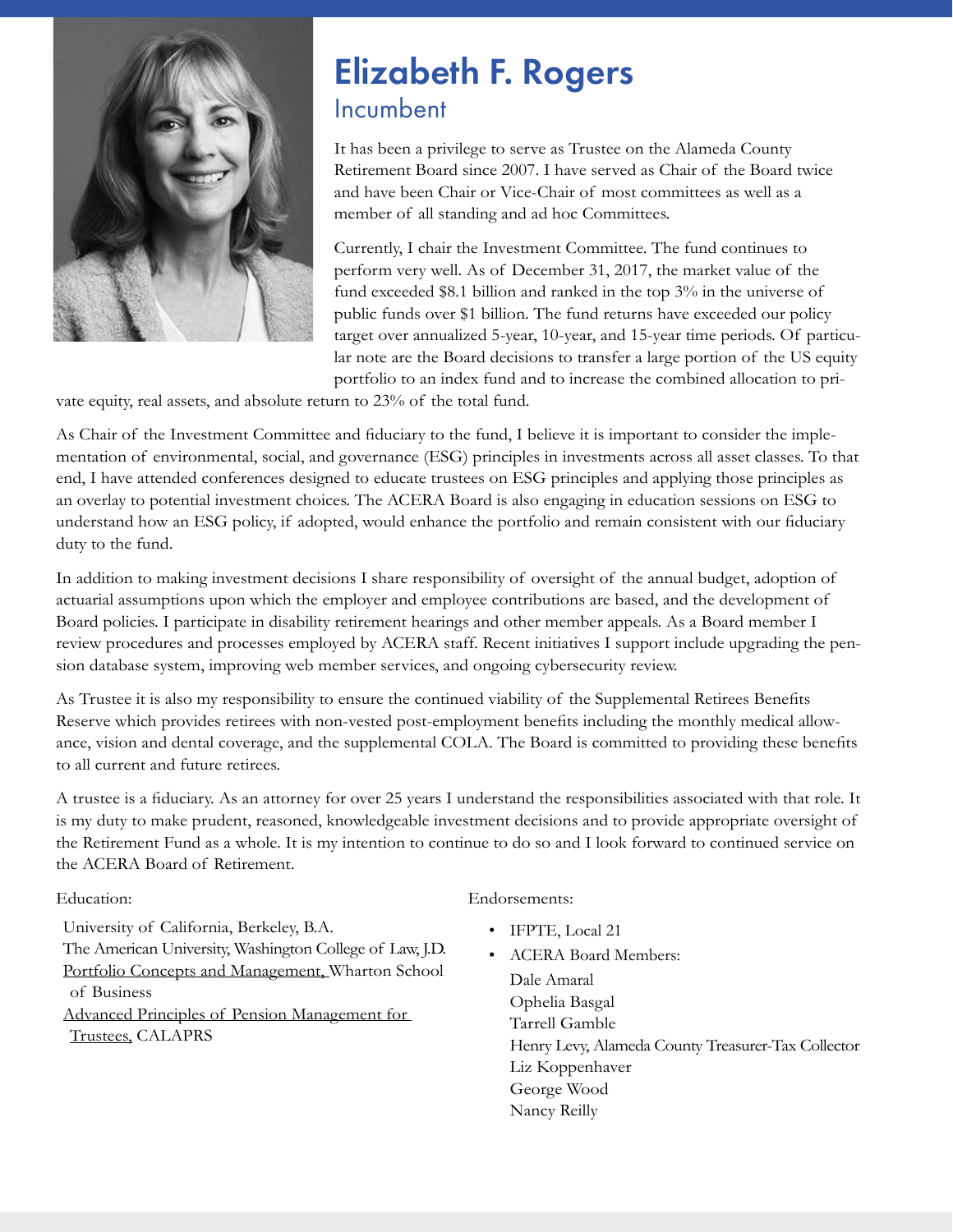

## Dana Hodge Social Worker III

Currently, I work as a social worker for Alameda County Social Services Department located at Eastmont Self Sufficiency Center in East Oakland. Prior to promoting to this position, I held multiple roles such as; Eligibility Support Clerk, Eligibility Technician, and Employment Counselor. I have served my community for the past 22 years by incorporating my financial lens while delivering services through a culturally sensitive and trauma-informed approach. I have also been a volunteer for the past 15 years with V.I.T.A (Volunteer Income Tax Association), to assist members of our community prepare their income taxes at no cost. Additionally, I have been a board member of the Cooperative Center Federal Credit Union Financial Education Board to further enhance my financial literacy knowledge.

As I embark on my Master's in Business Administration with an emphasis in Finance at California State University East Bay, my professional goal is to become a financial analyst, using my skills and education to work in a community-based setting. When I am not at work, or helping others put budgets into place, I enjoy watching Judge Judy and spending time with family and friends.